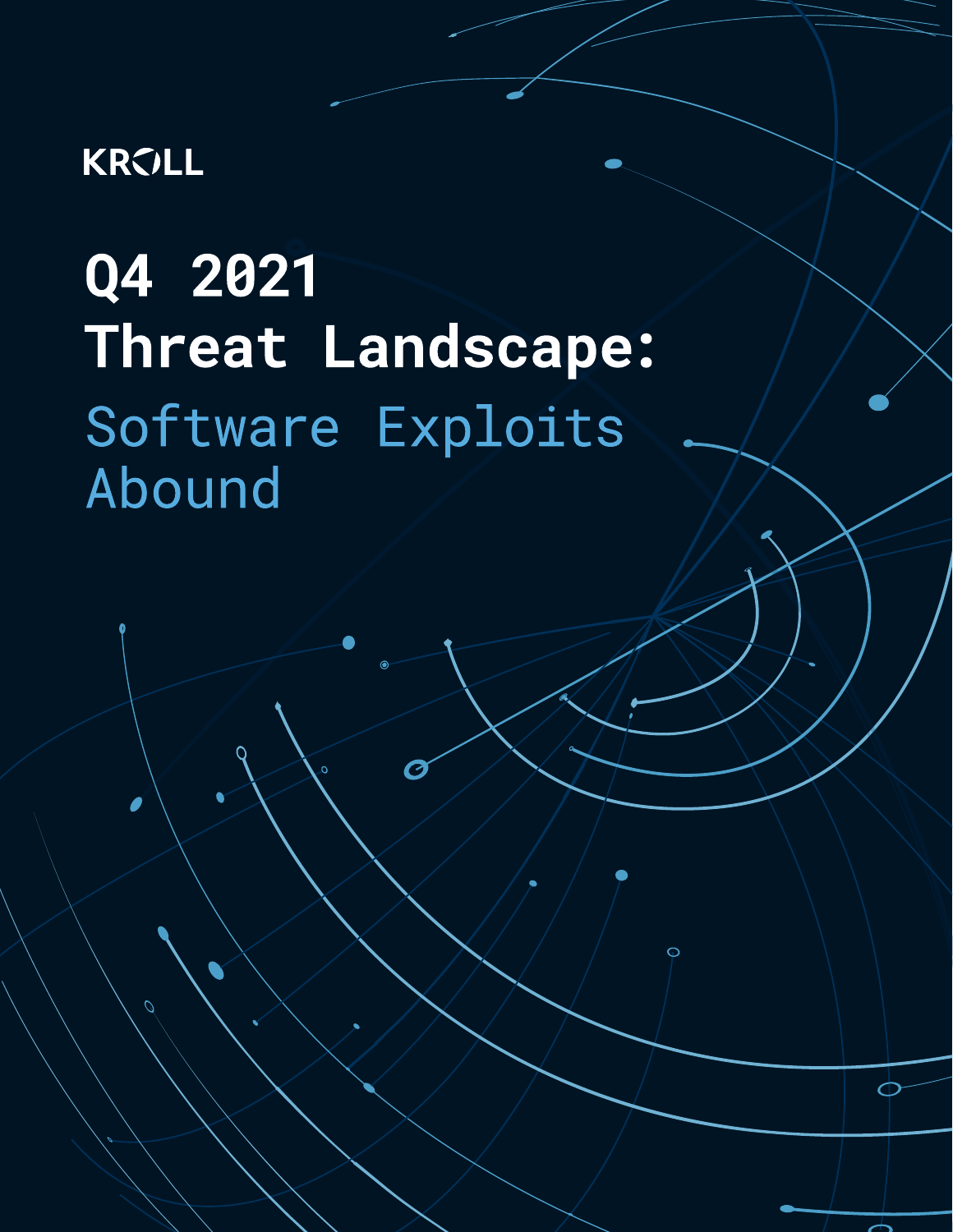# **Q4 2021 Threat Landscape: Software Exploits Abound**

#### Authors





Laurie Iacono Keith Wojcieszek George Glass



In Q4 2021, Kroll observed a 356% increase in common vulnerabilities and exposures (CVEs) or zero-day vulnerabilities being exploited for initial access when compared to Q3 2021. With 2021 being a [record year for vulnerabilities](https://www.redscan.com/news/nist-nvd-analysis-2021-record-vulnerabilities/), this finding may not be surprising, but it underscores the risk to organizations in the wake of high-profile vulnerability notifications - and the speed with which cybercriminals are able to exploit weaknesses in companies' defences.

While significant progress was made during the quarter to disrupt significant cyber groups such as REvil and BlackMatter and multiple dark web markets, cyber threat activity levels did not see a substantial decline. Rather, by the end of December 2021, Kroll observed a spike in new actor-controlled ransomware sites and new ransomware variants as cybercriminals adapted and regrouped in the wake of these disruptions.

This spike of activity post-disruptions highlights the need for organizations to remain vigilant as cybercriminals rapidly evolve tactics to evade detection and mitigate the effects of disruption efforts.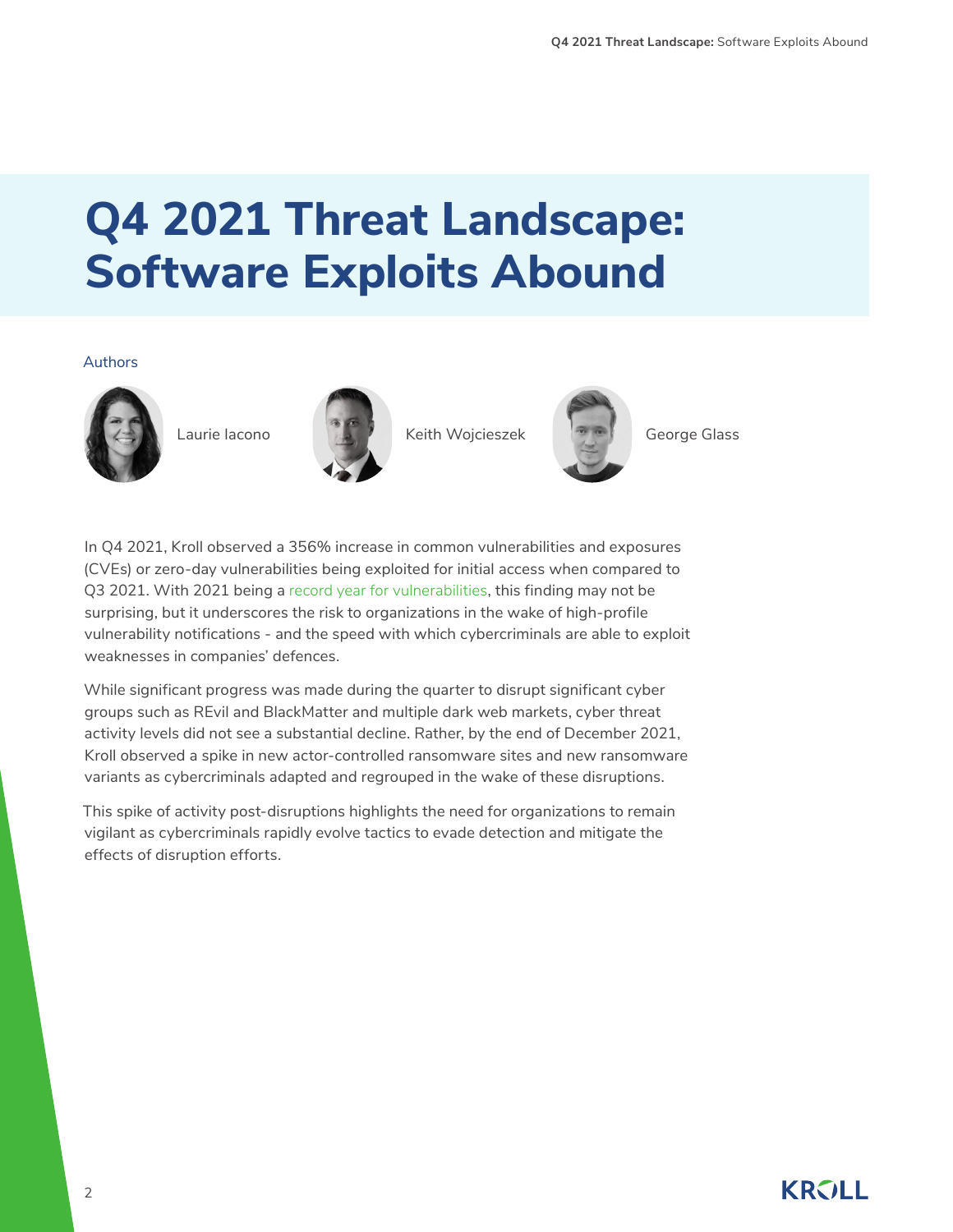## **Q4 2021 Threat Timeline**

| Oct 5            | Ransomware Disclosure Act - A new U.S. bill from Senator Elizabeth Warren<br>would mandate organizations to report within 48 hours when and how much<br>they have paid to ransomware gangs.                                                                                                                                                 |
|------------------|---------------------------------------------------------------------------------------------------------------------------------------------------------------------------------------------------------------------------------------------------------------------------------------------------------------------------------------------|
| <b>Oct 17</b>    | <b>REvil takedown</b> - REvil ransomware site goes offline. At the time, actors<br>associated with the variant reported that the gang's domains had been<br>hacked. Subsequent reporting later that week indicated that a coordinated<br>law enforcement operation was responsible for the takedown.                                        |
| Nov <sub>3</sub> | BlackMatter closing - The BlackMatter ransomware gang announced it was<br>shutting down due to pressure from authorities.                                                                                                                                                                                                                   |
| Nov 8            | Kaseya Attack arrests - The U.S. Department of Justice announced actions<br>against two affiliates associated with distributing REvil ransomware,<br>including the arrest of an actor alleged to be behind the July 2021 Kaseya<br>supply chain attack.                                                                                     |
| <b>Nov 15</b>    | Return of Emotet - After being shut down by law enforcement in January<br>2021, new Emotet activity is detected with the new Emotet botnets (dubbed<br>Epoch4 & Epoch5) spamming and stealing emails for reply-chain attacks.                                                                                                               |
| <b>Nov 29</b>    | Interpol's Operation HAECHI-II - The coordinated arrest of over 1,000<br>individuals as part of a global drive to crack down on cybercrime led to<br>significant intelligence-gathering on new threat trends, including the<br>discovery of a malware-laden mobile app masquerading as a product<br>affiliated with Netflix's "Squid Game". |
| Dec <sub>2</sub> | Zoho ManageEngine vulnerability warning - The FBI and the Cybersecurity<br>and Infrastructure Security Agency (CISA) issued a joint advisory to highlight<br>the cyber threat associated with the active exploitation of a newly identified<br>vulnerability (CVE-2021-44077) in Zoho ManageEngine ServiceDesk Plus.                        |
| <b>Dec 10</b>    | Log4J vulnerability breaks the internet - A critical vulnerability was<br>discovered in the Apache Log4j Java logging library, allowing actors to exfiltrate<br>sensitive information or execute malicious payloads on vulnerable victim<br>application servers, potentially allowing complete access to a target network.                  |
| <b>Dec 15</b>    | Emotet attacks faster with Cobalt Strike - The Emotet malware changes<br>its way of working by directly installing Cobalt Strike beacons to devices<br>already infected by Emotet to give threat actors immediate access to<br>comprised networks.                                                                                          |

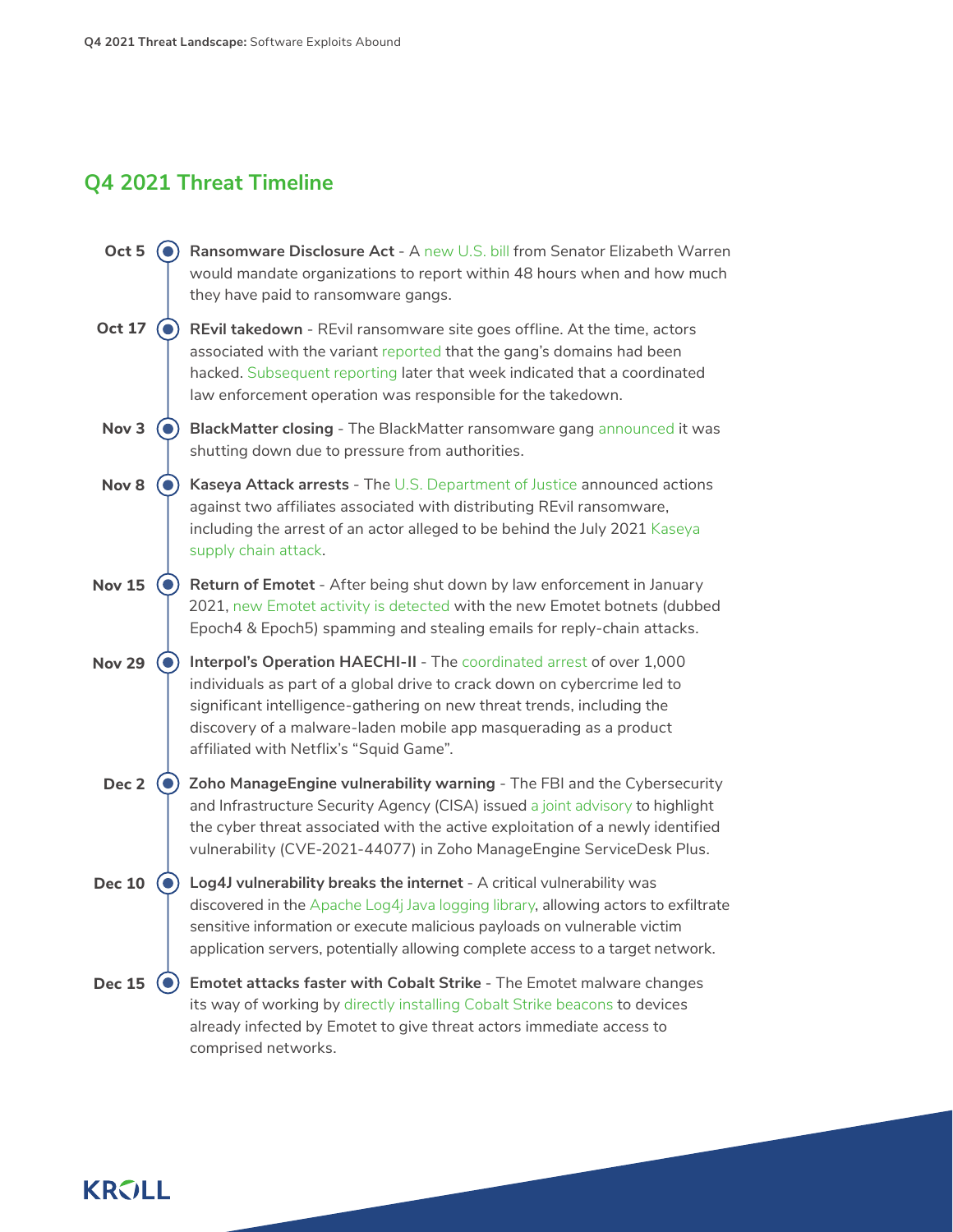## **CVE/Zero-Day Exploitation Hits All Time High**

In early December 2021, [Kroll's analysis](https://www.redscan.com/news/nist-nvd-analysis-2021-record-vulnerabilities/) of the National Vulnerability Database (NVD), the Common Vulnerability Database (CVD) repository of the U.S. National Institute of Standards and Technology, revealed that 2021 officially broke the record for common vulnerabilities and exposures (CVEs) logged by researchers.

By the end of December, Kroll observed the impact of this record-breaking year, as CVE/ zero-day exploitation accounted for just over a quarter (26.9%) of initial access cases over the Q4 period, driven largely by vulnerabilities in ManageEngine, ProxyShell, VMWare, SonicWall and at the end of the quarter by Log4J. This was a 356% increase compared to the previous quarter.



#### **Most Popular Initial Access Vectors - Q3 and Q4 2021**

**KRVLL**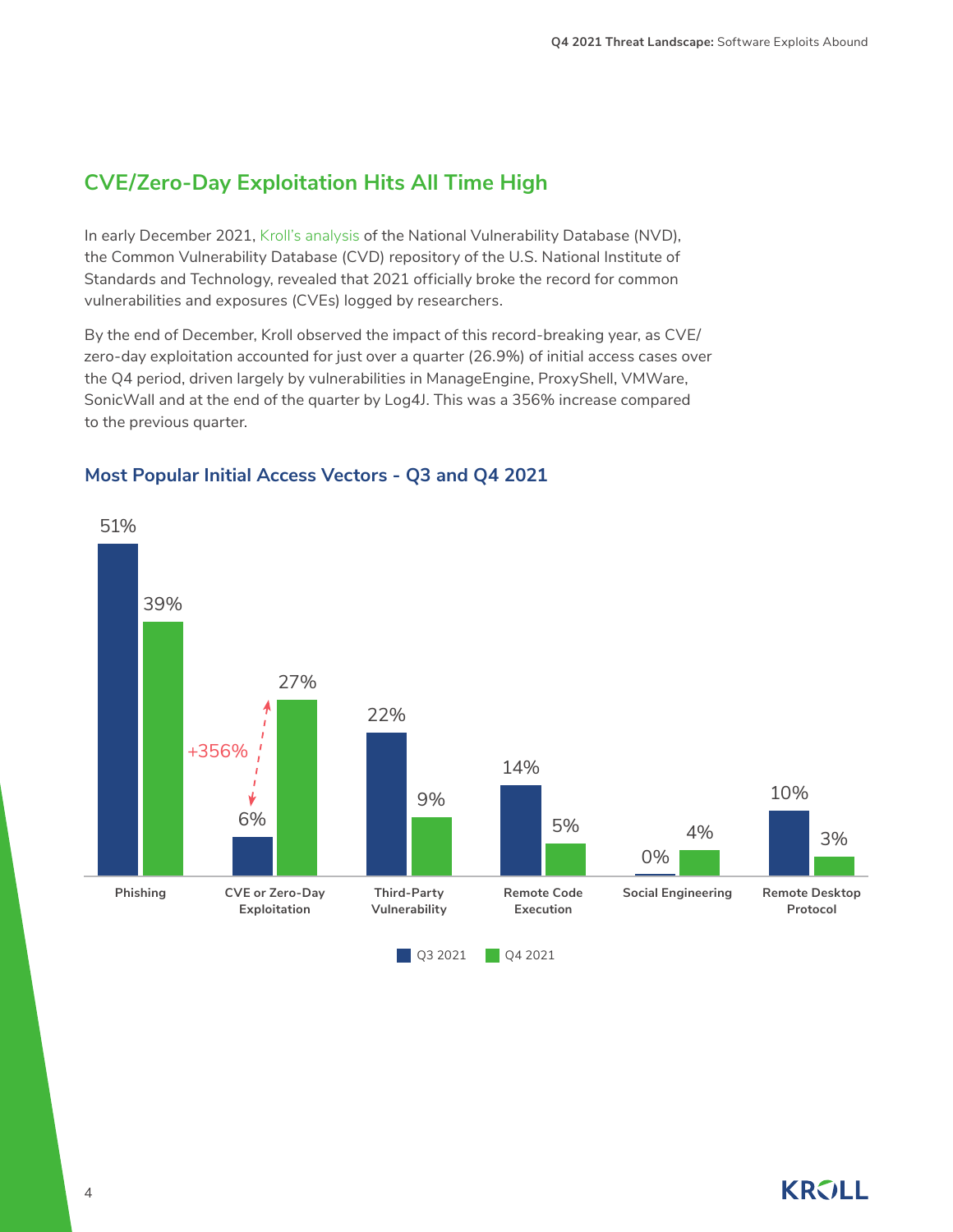Despite the significant rise in CVE/zero-day exploitation for access, phishing attacks remained the most popular source of infection vector used by adversaries, accounting for 39% of all suspected initial access methods over the final quarter of 2021.

Third-party vulnerability (8.9%) and remote code execution (4.5%), though dropping slightly from Q3, also featured in the top five infection vectors in the quarter. Social engineering made its debut into the top five, also accounting for around 4% of infections.



**ff** Phishing continues to be an incredibly effective **method of attack. It relies on exploiting people rather than systems, which has led to a consistent number of business email compromise attacks, which are then used to deploy malware or to trick users into entering credentials on fake landing pages. Most of these attacks lead to significant financial and operational loss for victims.**

**Another area at risk from adversaries is the supply chain, where smaller suppliers, who may provide a service to the larger company but generally have less sophisticated IT infrastructure and security systems in place, are attacked in an attempt to reach their end goal: the 'big fish'.**

tac<br>gar<br>bei **Multi-Factor Authentication (MFA) can be key to protecting against these sorts of attacks, yet it is concerning to see the number of organizations who still haven't set it up, despite it being incredibly easy to enable on the majority of modern platforms. JJ** 

— **James Thoburn, Incident Response EMEA Team Leader at Kroll**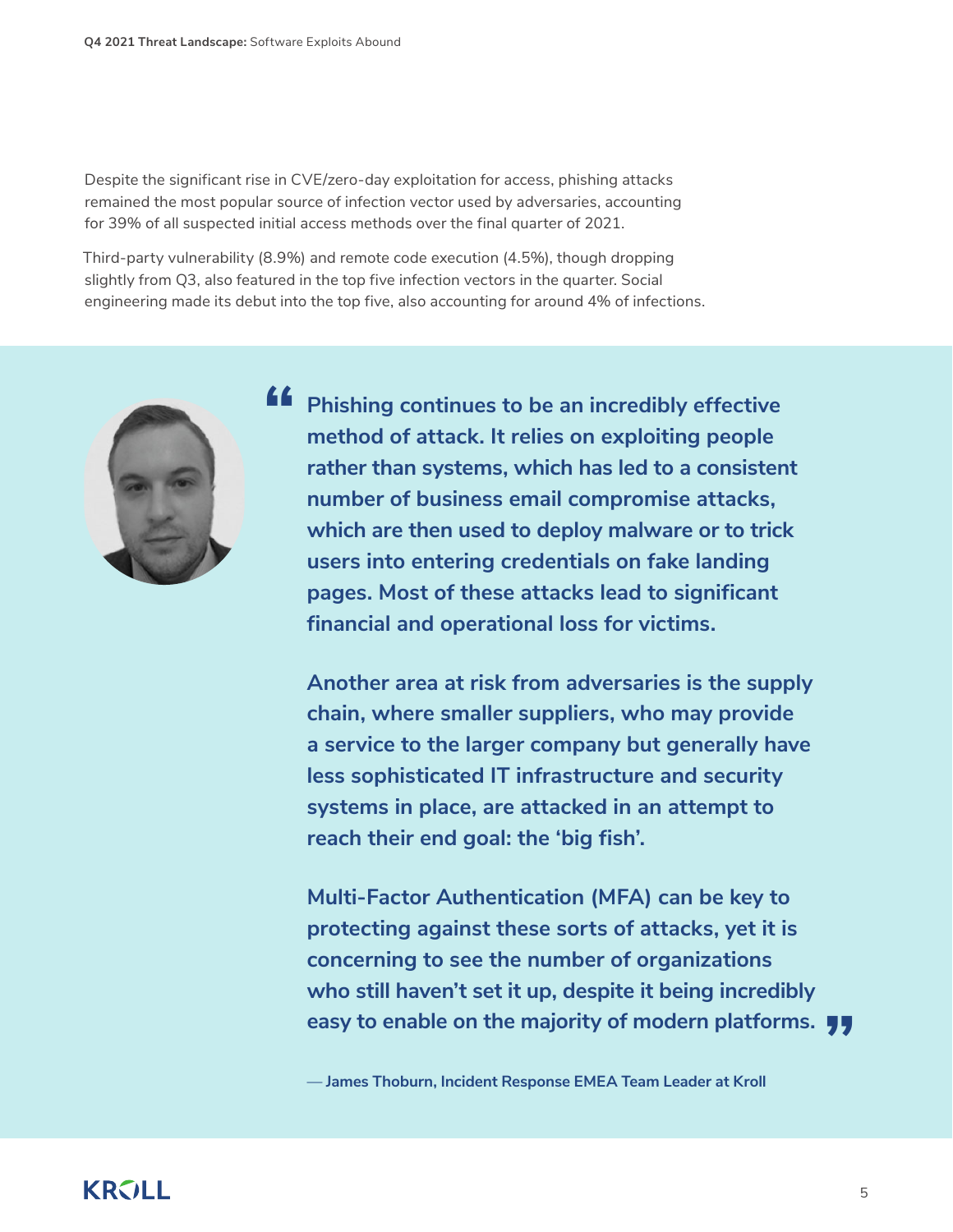## **Ransomware Remains the Dominant Threat to Organizations**



## **Most Popular Threat Incident Types - Q3 and Q4 2021**

Ransomware (39.9%) was once again the most prominent threat type in Q4 despite a small decrease from the previous quarter. Email compromise (27.0%) and unauthorized access (21.7%) also remain popular methods of attack for adversaries in Q4, with the latter seeing activity double since Q1 2021. Web compromise also started to see an uptick in activity towards the end of Q4, rising in prevalence by almost 4% on the previous quarter.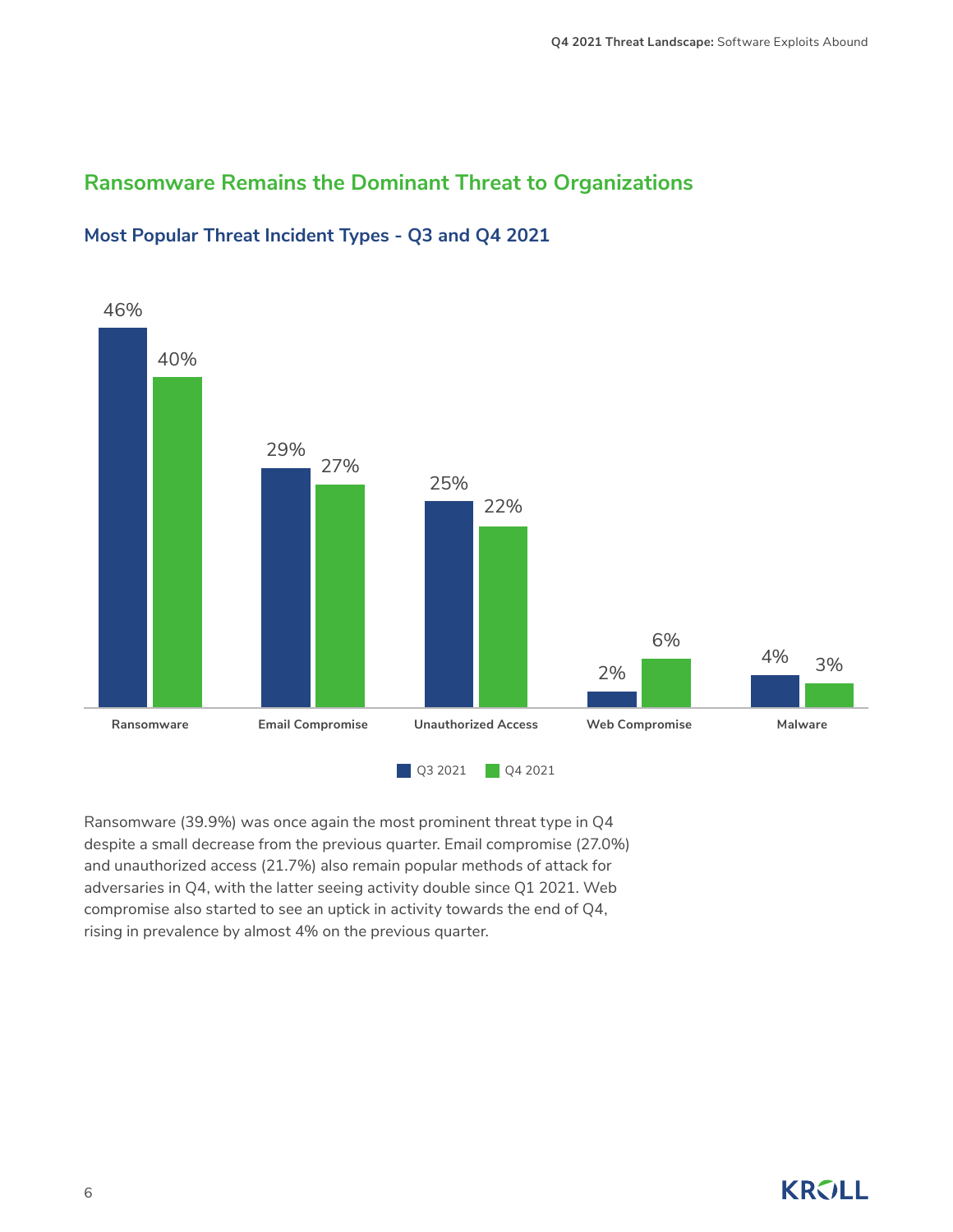Conti and LockBit were the top ransomware variants, with the Conti variant being by far the most active in Q4, accounting for more than a third of all incidents (33.9%). AvosLocker, BlackMatter, [PYSA](https://www.kroll.com/en/insights/publications/cyber/monitor/deep-dive-into-pysa-ransomware) and the newcomer Diavol were close behind.





#### **Emotet Comes Back to Life**

The infrastructure of well-known banking Trojan malware Emotet was disrupted by law enforcement efforts in the first half of 2021. Unfortunately, in November 2021, [Emotet](https://www.redscan.com/news/emotet-returns-5-key-questions-to-answer/)  [returned to the spam scene](https://www.redscan.com/news/emotet-returns-5-key-questions-to-answer/), updated and refreshed with new capabilities.

While Emotet's initial attack method did not appear to change significantly, small alterations in the command and control (C2) protocol from RC4 to base64 and XOR encoding were identified, while the number of commands changed from four to seven, and dozens of new infections were identified in the first 24 hours alone. A month later, it became an even more serious threat as it started deploying Cobalt Strike beacons directly, giving immediate network access to threat actors and making ransomware attacks imminent and giving defenders less time to react to intrusions.

Based on previous trends, Emotet is likely to target multiple different sectors as we head into 2022.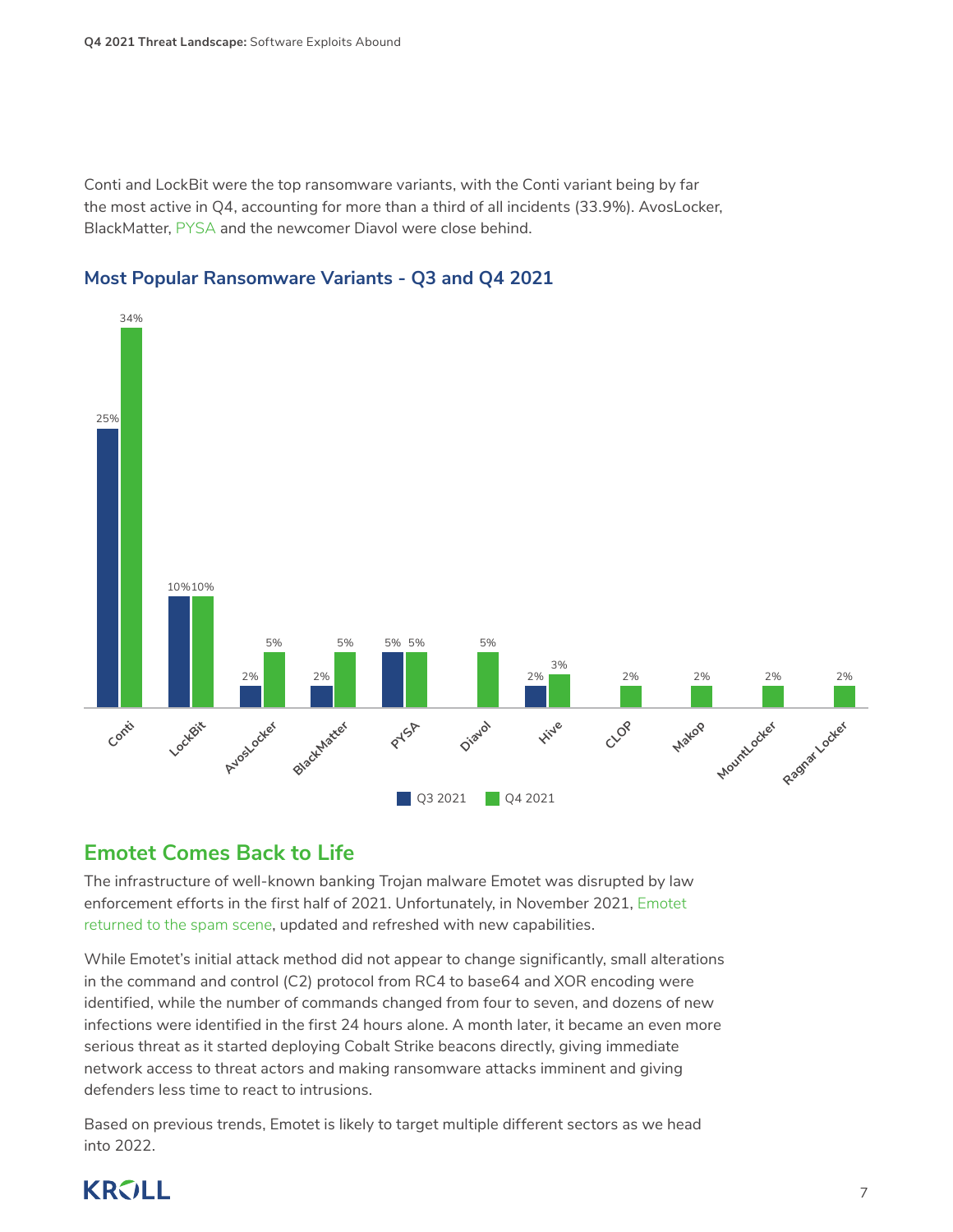#### **Case Study: Email Thread Hijacking**

Kroll observed a new email thread hijacking campaign in Q4, this one targeting victims via the ProxyShell vulnerability to retrieve and send spam emails via a victim's Microsoft Exchange API. We have observed this new tactic impacting multiple victims in multiple different sectors, with the spam campaigns attempting to deliver the SquirrelWaffle payload.

Kroll has previously reported on [email thread hijacking campaigns propagated by Qakbot](https://www.kroll.com/en/insights/publications/cyber/qakbot-malware-exfiltrating-emails-thread-hijacking-attacks)  [malware](https://www.kroll.com/en/insights/publications/cyber/qakbot-malware-exfiltrating-emails-thread-hijacking-attacks). Such campaigns send out emails that are responding to legacy email threads, increasing the legitimacy of such emails to evade email spam filters and to deceive the recipients into clicking on subsequent links or malicious attachments.

In one of the Kroll cases leveraging this tactic in Q4, Kroll's client indicated that one of its customers was reporting an influx of malicious emails coming from the client's domain address. Initial forensic review identifying the attack was difficult because this type of attack leveraged the Exchange API in a way Kroll had never observed before in the wild.

Ultimately, Kroll examiners identified several different logs within the client environment showing that the attacker was leveraging the Exchange API to retrieve and send the emails. Commands being issued by the adversaries such as "ResolveNames", "SearchMailbox", "FindItem", "GetItem", and "CreateItem" were types that would normally be seen as part of daily business activity. Yet, in this case, the adversaries were manipulating the Exchange API to access and download email data.

A forensic review later identified that the adversaries had been scanning the system for Exchange vulnerabilities for weeks leading up to the attack and initiated the attack less than 24 hours after the client upgraded an Exchange version that had the software vulnerability. In turn, the client was unable to identify that their business email had been compromised, as the new system had not been fully patched, and the hijack was invisible on their side.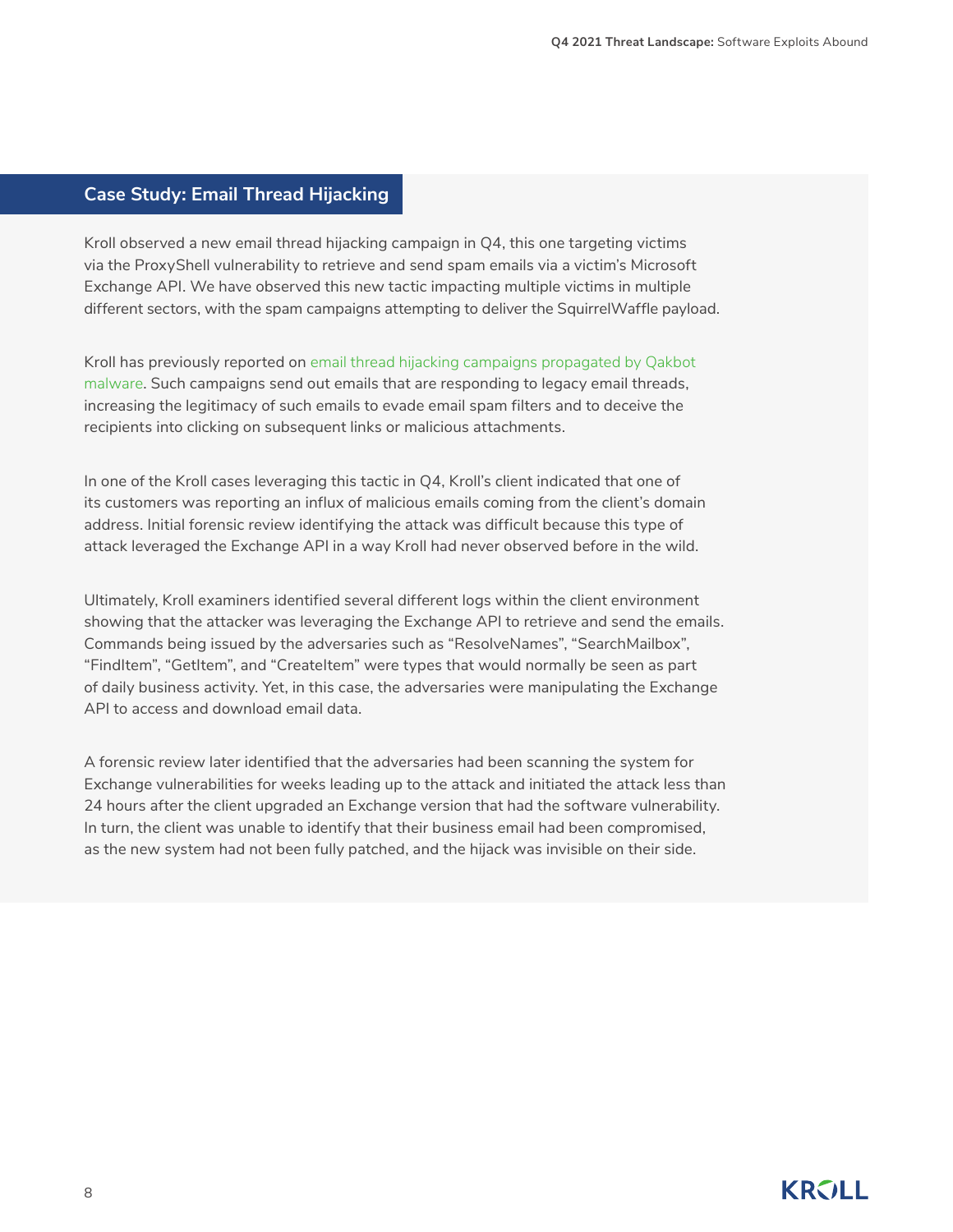

**"** With the constant evolution of cyber threats, all **firms should look into the real possibility that they will be targeted and weigh the risks involved in defending their assets.**

**With this particular method of intrusion, a way for companies to ensure they are prepared is to shorten their patch testing windows, especially given the rise in zero-day vulnerabilities. When a patch is issued, some firms will test that patch for up to six months until they are comfortable to deploy, yet we are seeing cases where vulnerabilities were exploited on the same day a patch comes out. Depending on the asset, this window needs to be shorter; companies need to do a better job of understanding their assets and applying the proper risk tolerance.** 

**When reviewing an organization's patch management process, the risks to consider include the likelihood that a bad actor can identify the vulnerability, the severity of the vulnerability, and whether any compensating controls exist. When shortening the patch cycle isn't feasible, look to disable the impacted services, implement rules at your perimeter to prevent communication with the service, and implement monitoring of the impacted service to enable you to act quickly to mitigate the potential exposure to your business.** 

— **Dan Ryan, Associate Managing Director at Kroll**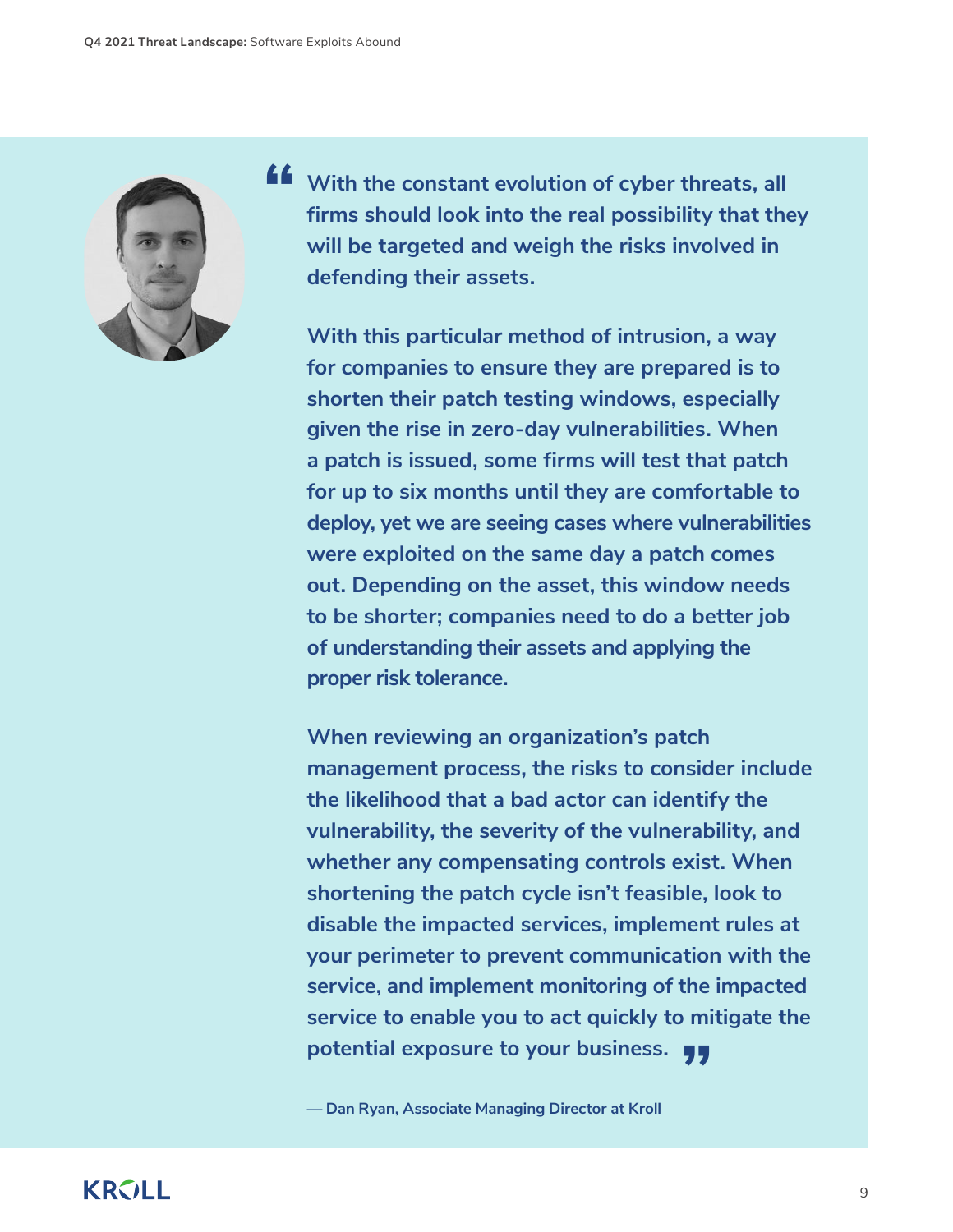## **Professional Services Sector Remains Top Target, Attacks on Education Increase**



#### **Most Targeted Sectors - Q3 and Q4 2021**

The professional services sector once again remained the most targeted sector overall in Q4, accounting for 16% of cases, despite a slight dip of almost 6% on last quarter's figures.

Overall, the top five targeted sectors (professional services, technology/ telecommunications, health care, manufacturing and financial services), were unchanged from Q3 to Q4. Phishing continued to be the top threat for four of the top five sectors, apart from tech firms, where the main threat was CVE/zero-day exploitation. CVE/zero-day exploitation was also the top reported Initial Access Method for the government/public sector in Q4.

Across the board, an increase in attacks was seen in the education (6% of attacks), pharmaceutical (5%), construction (4%), and food and agriculture (4%) sectors, even though they each accounted for a relatively small amount of the incidents. Ransomware was the most significant threat to all of these sectors except education, where unauthorized access was primarily used to infiltrate systems. This is likely due to the more open IT infrastructures that we see in the education sector and because the fourth quarter in particular coincides with the new academic year in North America and Europe, making access to systems a key target at this time for threat actors.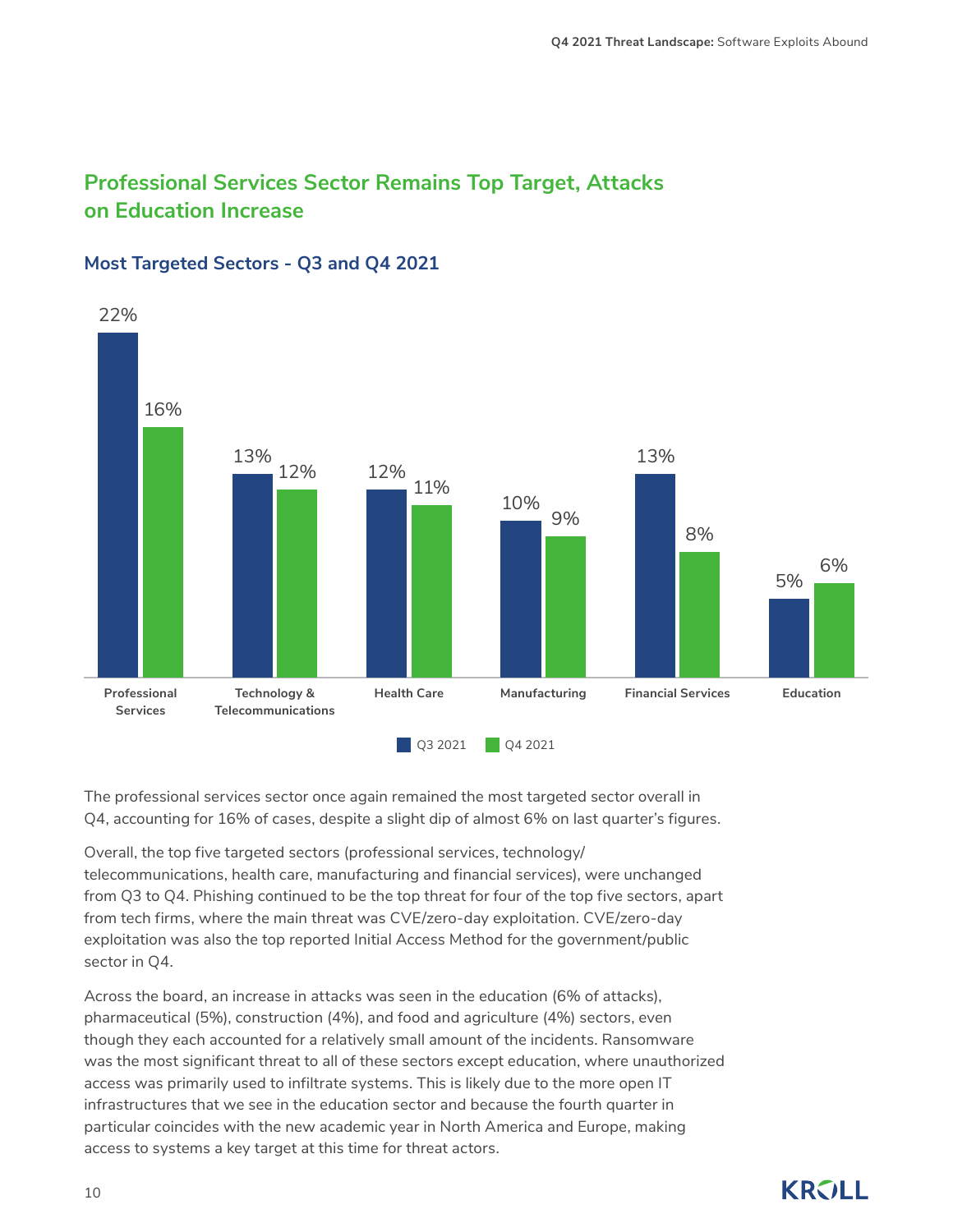### **Wrapping Up Another Tough Year in Cyber**

In Q4 2021, cybercriminals demonstrated how quickly they can adapt and evolve to overcome disruption efforts and develop new ways and methods to exploit published vulnerabilities and inflict damage on unpatched devices at ever-increasing speeds.

CVE/zero-day exploitation gained significant ground as an initial access method over the last quarter of the year, and the volume of incidents using this tactic is likely to increase in 2022 as threat actors use more sophisticated methods to spread malware and evade detection.

Previously unseen methods of email thread hijacking using ProxyShell to propagate malspam via the Exchange API were also identified in Q4 2021, further highlighting the evolving levels of sophistication and efficacy that adversaries are reaching. Similar attacks are likely to be witnessed in 2022 and beyond.

Like any other quarter, unrelenting cybercriminal attacks highlight the need for all organizations to improve their security posture, particularly around [Essential Cyber](https://www.kroll.com/en/insights/publications/cyber/10-essential-cyber-security-controls)  [Security Controls](https://www.kroll.com/en/insights/publications/cyber/10-essential-cyber-security-controls) such as multifactor authentication, security culture training and email hygiene.

Trends around CVE/zero-day exploitation and active email thread hijacking campaigns underscore the need for organizations to implement the following:

- A robust vulnerability management plan to prioritize and install patching updates
- Regular user education and phishing assessments
- A series of [proactive measures](https://www.kroll.com/en/services/cyber-risk/assessments-testing), such as penetration tests and red teaming, to check for vulnerabilities that threat actors could exploit
- [Endpoint detection and response \(EDR\)](https://www.kroll.com/en/services/cyber-risk/managed-security/endpoint-detection-and-response) technologies to look for suspicious behavior within an organization's IT environments
- Thoroughly [prepared and tested plans](https://www.kroll.com/en/services/cyber-risk/governance-advisory/incident-response-tabletop-exercises) for a fast and effective response to security incidents

The events in Q4 2021 highlighted the rapid evolution of adversaries, not just in terms of the actors themselves, but also in the vulnerabilities they exploit. Businesses must use actionable threat intelligence to guide the management and prioritization of these vulnerabilities and ensure they have a strong [managed detection and response](https://www.kroll.com/en/services/cyber-risk/managed-security/kroll-responder) program in place. In the event of attackers managing to breach an organization's systems, such a program brings great benefits, including allowing for fast validation, containment of the threat and support with post-incident recovery.